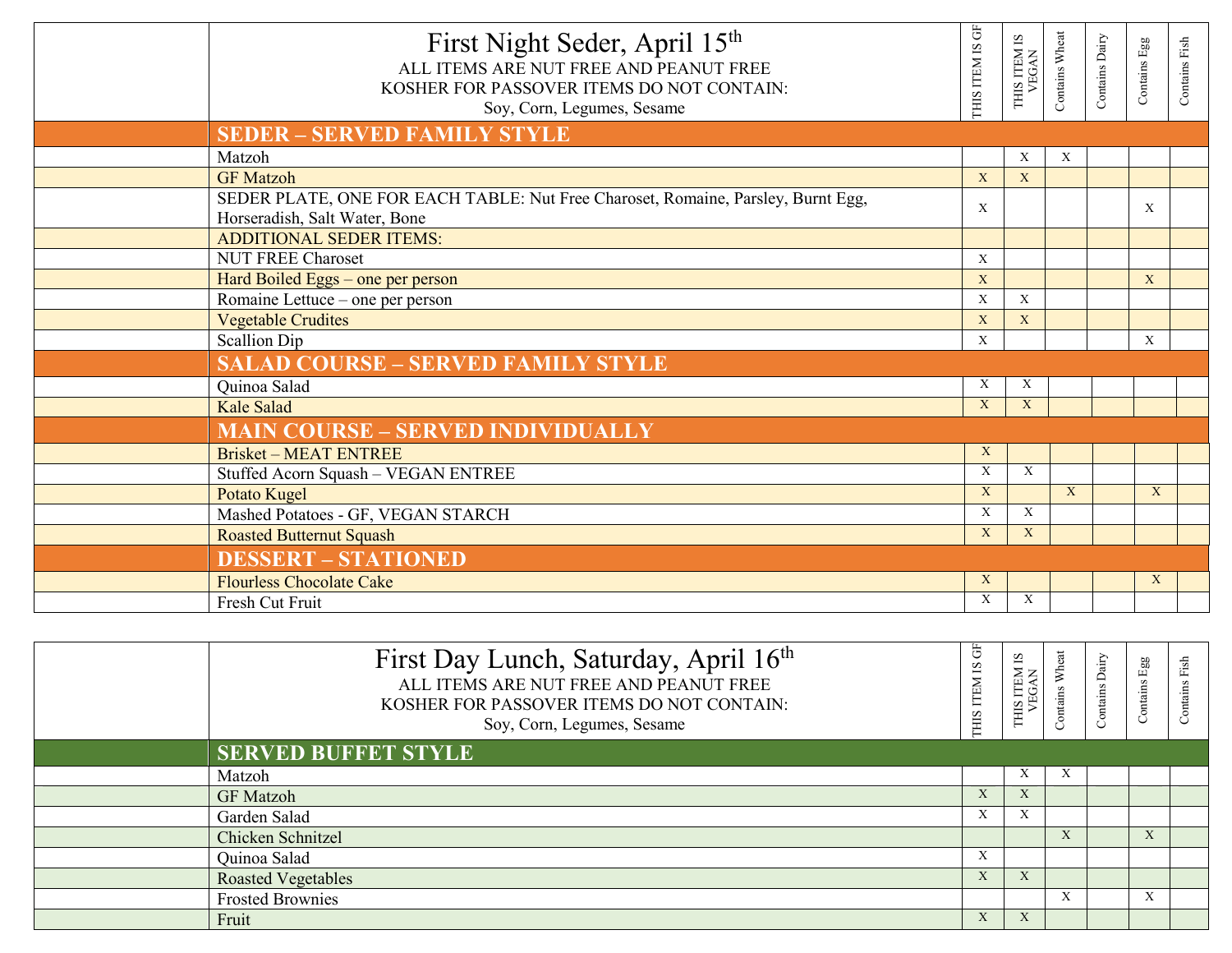| Second Night Seder, Saturday, April 16th<br>ALL ITEMS ARE NUT FREE AND PEANUT FREE<br>KOSHER FOR PASSOVER ITEMS DO NOT CONTAIN: | THIS ITEM IS GF           | THIS ITEM IS<br>VEGAN     | Contains Wheat            | Contains Dairy                  | Contains Egg | Contains Fish |
|---------------------------------------------------------------------------------------------------------------------------------|---------------------------|---------------------------|---------------------------|---------------------------------|--------------|---------------|
| Soy, Corn, Legumes, Sesame                                                                                                      |                           |                           |                           |                                 |              |               |
|                                                                                                                                 |                           |                           |                           |                                 |              |               |
| <b>SEDER - SERVED FAMILY STYLE</b>                                                                                              |                           | X                         | X                         |                                 |              |               |
| Matzoh<br><b>GF</b> Matzoh                                                                                                      | $\mathbf X$               | $\mathbf{X}$              |                           |                                 |              |               |
| SEDER PLATE, ONE FOR EACH TABLE: Nut Free Charoset, Romaine, Parsley, Burnt Egg,                                                | X                         |                           |                           |                                 | X            |               |
| Horseradish, Salt Water, Bone                                                                                                   |                           |                           |                           |                                 |              |               |
| <b>ADDITIONAL SEDER ITEMS:</b>                                                                                                  |                           |                           |                           |                                 |              |               |
| <b>NUT FREE Charoset</b>                                                                                                        | X                         |                           |                           |                                 |              |               |
| Hard Boiled Eggs - one per person                                                                                               | X                         |                           |                           |                                 | X            |               |
| Romaine Lettuce – one per person                                                                                                | X                         | X                         |                           |                                 |              |               |
| Vegetable Crudites                                                                                                              | $\mathbf X$               | X                         |                           |                                 |              |               |
| <b>Scallion Dip</b>                                                                                                             | X                         |                           |                           |                                 | X            |               |
| <b>SOUP COURSE - SERVED INDIVIDUALLY</b>                                                                                        |                           |                           |                           |                                 |              |               |
| Chicken Soup with Matzoh Ball                                                                                                   | X                         | X                         |                           |                                 |              |               |
| Vegetable Soup with Matzoh Ball                                                                                                 |                           |                           |                           |                                 |              |               |
| Chicken Soup with GF Matzoh Ball                                                                                                |                           |                           |                           |                                 |              |               |
| Vegetable Soup with GF Matzoh Ball                                                                                              | $\boldsymbol{\mathrm{X}}$ | $\boldsymbol{\mathrm{X}}$ |                           |                                 |              |               |
| <b>MAIN COURSE - SERVED FAMILY STYLE</b>                                                                                        |                           |                           |                           |                                 |              |               |
| Chicken Marsala                                                                                                                 | $\boldsymbol{\mathrm{X}}$ |                           |                           |                                 |              |               |
| Ratatouille with Quinoa                                                                                                         | $\boldsymbol{\mathrm{X}}$ | X                         |                           |                                 |              |               |
| Apple Kugel                                                                                                                     |                           |                           | $\boldsymbol{\mathrm{X}}$ |                                 | $\mathbf X$  |               |
| Roasted Cauliflower                                                                                                             | $\boldsymbol{\mathrm{X}}$ | X                         |                           |                                 |              |               |
| <b>DESSERT - STATIONED</b>                                                                                                      |                           |                           |                           |                                 |              |               |
| Seven Layer Cake                                                                                                                | $\boldsymbol{\mathrm{X}}$ |                           |                           |                                 | X            |               |
| Fresh Cut Fruit                                                                                                                 | $\mathbf{X}$              | $\mathbf{X}$              |                           |                                 |              |               |
|                                                                                                                                 |                           |                           |                           |                                 |              |               |
| Second Day Lunch, Sunday, April 17th                                                                                            | THIS ITEM IS GF           | THIS ITEM IS<br>VEGAN     | Contains Wheat            | $[1] \label{eq:1}$ ntains Dairy | ontains Egg  | ntains Fish   |
| ALL ITEMS ARE NUT FREE AND PEANUT FREE                                                                                          |                           |                           |                           |                                 |              |               |
| KOSHER FOR PASSOVER ITEMS DO NOT CONTAIN: Soy, Corn, Legumes, Sesame                                                            |                           |                           |                           | ්                               | Ŭ            | ଁ             |
| <b>SERVED BUFFET STYLE</b>                                                                                                      |                           |                           |                           |                                 |              |               |
| Vegetable Frittata                                                                                                              | $\mathbf X$               |                           |                           |                                 | X            |               |
| <b>Potato Rolls</b>                                                                                                             | $\mathbf X$               | $\mathbf{X}$              |                           |                                 |              |               |
| Lox                                                                                                                             | $\mathbf X$               |                           |                           |                                 |              | $\mathbf{X}$  |
| <b>Cream Cheese</b>                                                                                                             | $\mathbf X$               |                           |                           | X                               |              |               |
| <b>Sliced Vegetables</b>                                                                                                        | $\mathbf X$               | $\mathbf X$               |                           |                                 |              |               |
| <b>Coffee Cake</b>                                                                                                              |                           |                           | $\mathbf X$               |                                 | $\mathbf X$  |               |

Coffee Cake X X Whole Fruit  $X \cup \{X \mid X \cup \emptyset\}$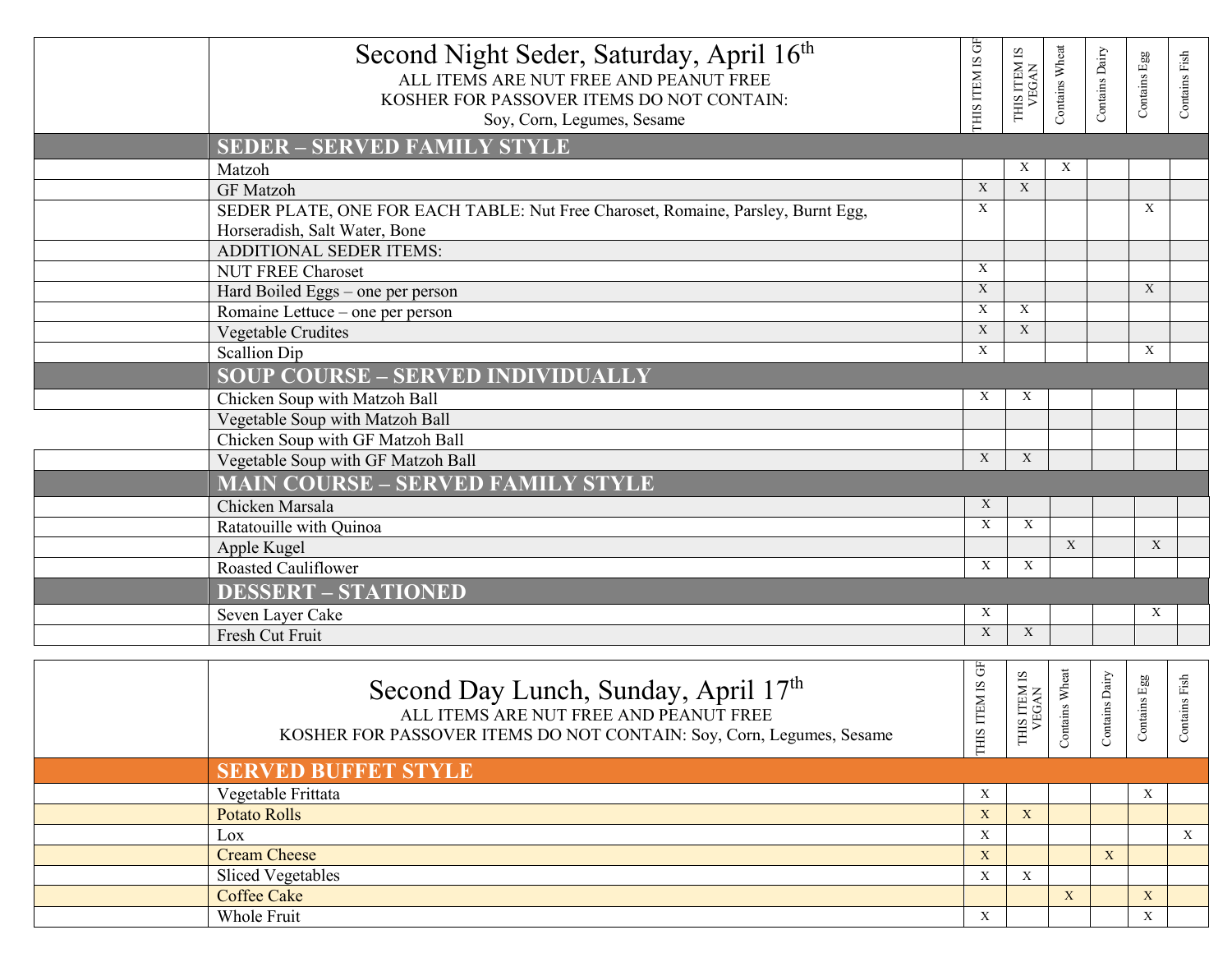| Third Night Dinner, Sunday, April 17th<br>ALL ITEMS ARE NUT FREE AND PEANUT FREE<br>KOSHER FOR PASSOVER ITEMS DO NOT CONTAIN:<br>Soy, Corn, Legumes, Sesame | 齿<br>$\overline{\mathbf{S}}$<br>ITEM.<br>THIS: | 51<br><b>NE</b><br>SIH |    | Contains Dairy | 88<br>ம<br>Contains | $\sin$<br>ontains |
|-------------------------------------------------------------------------------------------------------------------------------------------------------------|------------------------------------------------|------------------------|----|----------------|---------------------|-------------------|
| <b>SERVED BUFFET STYLE</b>                                                                                                                                  |                                                |                        |    |                |                     |                   |
| Matzoh                                                                                                                                                      |                                                | X                      | A. |                |                     |                   |
| <b>GF</b> Matzoh                                                                                                                                            | X                                              |                        |    |                |                     |                   |
| Health Salad                                                                                                                                                | X                                              |                        |    |                |                     |                   |
| Hungarian Goulash                                                                                                                                           |                                                |                        |    |                |                     |                   |
| Spaghetti Squash with Herbed Tomato                                                                                                                         | X                                              | $\Lambda$              |    |                |                     |                   |
| <b>Mashed Potatoes</b>                                                                                                                                      | X                                              | $\Lambda$              |    |                |                     |                   |
| Chocolate Mousse                                                                                                                                            | X                                              |                        |    |                | $\Lambda$           |                   |

| Third Lunch, Monday, April 18th<br>ALL ITEMS ARE NUT FREE AND PEANUT FREE<br>KOSHER FOR PASSOVER ITEMS DO NOT CONTAIN:<br>Soy, Corn, Legumes, Sesame | 뚱<br>51<br>HIS ITEM | 2<br>ITEM<br>SGAN<br><b>CHIS</b> | ntains | Dairy<br>ontains | Egg<br>Contains | fsi |
|------------------------------------------------------------------------------------------------------------------------------------------------------|---------------------|----------------------------------|--------|------------------|-----------------|-----|
| <b>SERVED BUFFET STYLE</b>                                                                                                                           |                     |                                  |        |                  |                 |     |
| Matzoh                                                                                                                                               |                     |                                  |        |                  |                 |     |
| <b>GF</b> Matzoh                                                                                                                                     | X                   | $\Lambda$                        |        |                  |                 |     |
| Caesar Salad with KFP Croutons                                                                                                                       | $\lambda$           |                                  |        |                  |                 |     |
| Potato Gnocchi with Marinara Sauce and Mozzarella Cheese                                                                                             |                     |                                  |        | X                | $\Lambda$       |     |
| Broccoli                                                                                                                                             | X                   | A                                |        |                  |                 |     |
| Cookie Platter                                                                                                                                       |                     |                                  |        |                  |                 |     |
| Whole Fruit                                                                                                                                          | $\Lambda$           |                                  |        |                  |                 |     |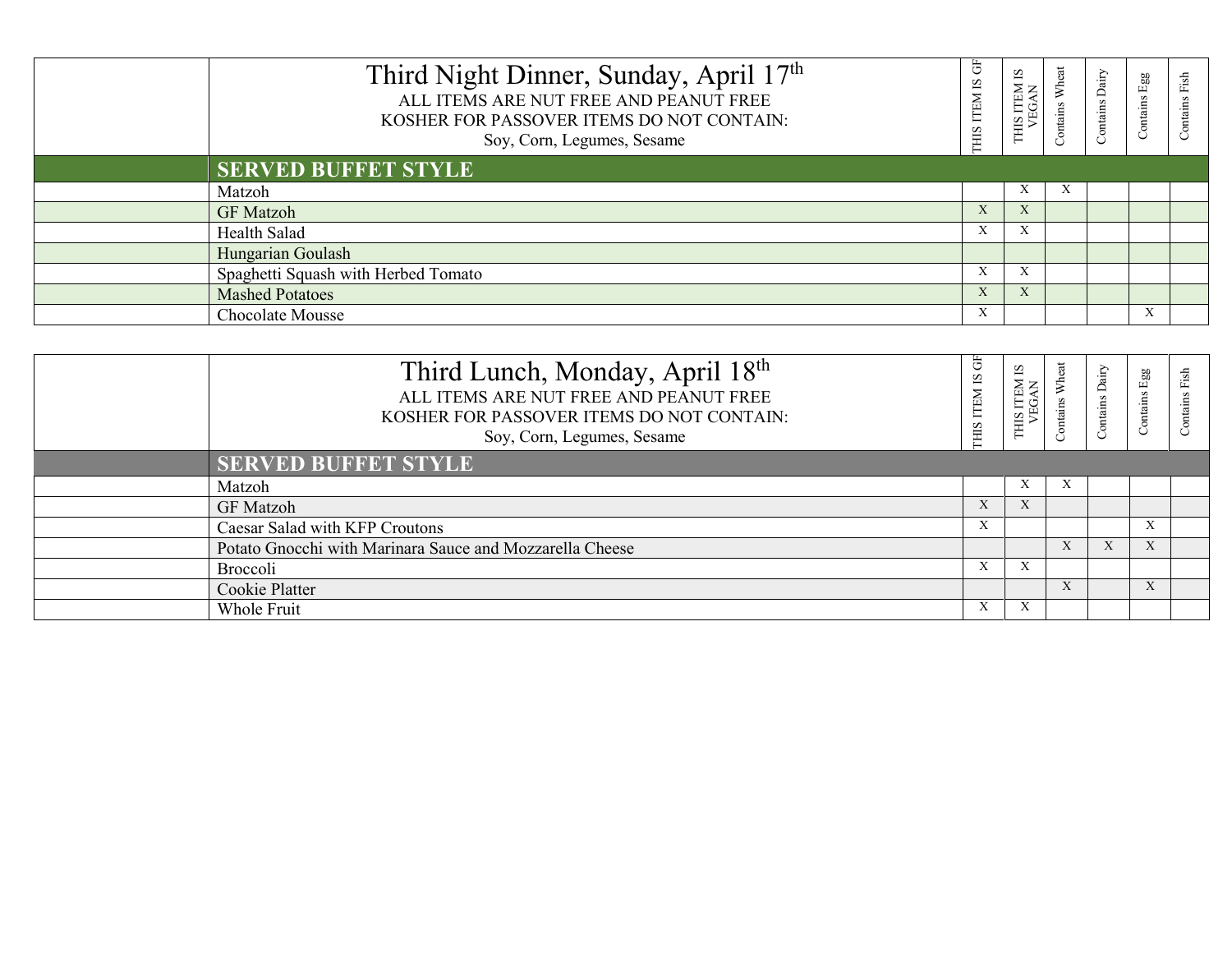| Fourth Night Dinner, Monday, April 18th<br>ALL ITEMS ARE NUT FREE AND PEANUT FREE<br>KOSHER FOR PASSOVER ITEMS DO NOT CONTAIN: Soy, Corn, Legumes, Sesame | GF<br><b>THIS ITEM IS</b> | THIS ITEM IS<br>VEGAN | Wheat<br><b>Contains</b> | Contains Dairy | ${\rm Egg}$<br>Contains | Contains Fish |
|-----------------------------------------------------------------------------------------------------------------------------------------------------------|---------------------------|-----------------------|--------------------------|----------------|-------------------------|---------------|
| <b>SERVED BUFFET STYLE</b>                                                                                                                                |                           |                       |                          |                |                         |               |
| Matzoh                                                                                                                                                    |                           | X                     | A                        |                |                         |               |
| <b>GF Matzoh</b>                                                                                                                                          | A                         | X                     |                          |                |                         |               |
| Garden Salad with Balsamic Vinaigrette                                                                                                                    | X                         | X                     |                          |                |                         |               |
| <b>Baked Salmon</b>                                                                                                                                       | X                         |                       |                          |                |                         | X             |
| Grilled Chicken (for fish allergies only)                                                                                                                 | X                         |                       |                          |                |                         |               |
| Grilled Portabella (vegan entrée)                                                                                                                         | X                         | X                     |                          |                |                         |               |
| Roasted Zucchini                                                                                                                                          | X                         | X                     |                          |                |                         |               |
| Quinoa                                                                                                                                                    | X                         | X                     |                          |                |                         |               |
| Pound Cake with Strawberry Jam                                                                                                                            |                           |                       | X                        |                | $\mathbf{v}$            |               |

| Fourth Lunch, Tuesday, April 19th<br>ALL ITEMS ARE NUT FREE AND PEANUT FREE<br>KOSHER FOR PASSOVER ITEMS DO NOT CONTAIN:<br>Soy, Corn, Legumes, Sesame | Ğ<br><b>THIS ITEM IS</b> | 51<br>ITEM<br>SGAN<br><b>CIHL</b> | ontains | Contains Dairy | Egg<br>Contains           | Fish<br>Contains          |
|--------------------------------------------------------------------------------------------------------------------------------------------------------|--------------------------|-----------------------------------|---------|----------------|---------------------------|---------------------------|
| <b>SERVED BUFFET STYLE</b>                                                                                                                             |                          |                                   |         |                |                           |                           |
| Potato Rolls                                                                                                                                           | X                        | $\Lambda$                         |         |                |                           |                           |
| Tuna Salad                                                                                                                                             | X                        |                                   |         |                | X                         | X                         |
| Egg Salad                                                                                                                                              | X                        |                                   |         |                | $\mathbf{v}$<br>$\Lambda$ | $\boldsymbol{\mathrm{X}}$ |
| <b>Vegetable Slices</b>                                                                                                                                | X                        | $\Lambda$                         |         |                |                           |                           |
| Cole Slaw                                                                                                                                              | X                        | $\Lambda$                         |         |                | $\Lambda$                 |                           |
| Potato Chips                                                                                                                                           | X                        | $\Lambda$                         |         |                |                           |                           |
| <b>Chocolate Glazed Donuts</b>                                                                                                                         |                          |                                   | X       |                | $\Lambda$                 |                           |
| <b>Whole Fruit</b>                                                                                                                                     | X                        | $\lambda$                         |         |                |                           |                           |
|                                                                                                                                                        |                          |                                   |         |                |                           |                           |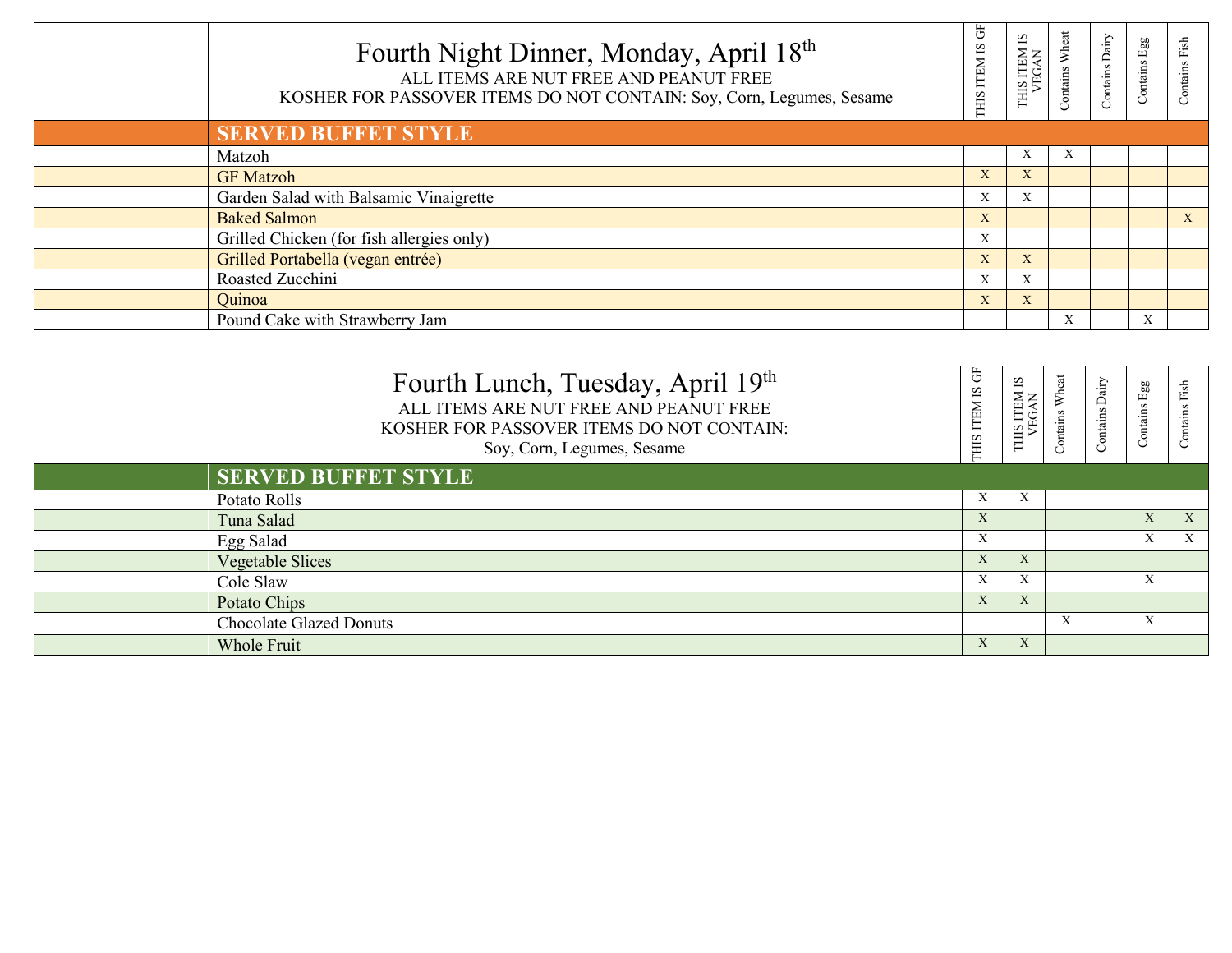| Fifth Night Dinner, Tuesday, April 19th<br>ALL ITEMS ARE NUT FREE AND PEANUT FREE<br>KOSHER FOR PASSOVER ITEMS DO NOT CONTAIN:<br>Soy, Corn, Legumes, Sesame | F<br>SI<br>THIS ITEM | 2<br>S ITEM<br>/EGAN<br><b>CHIL</b> | eat<br>ntains | Dairy<br>Contains | Egg<br>Contains | 긤<br>ntain |
|--------------------------------------------------------------------------------------------------------------------------------------------------------------|----------------------|-------------------------------------|---------------|-------------------|-----------------|------------|
| <b>SERVED BUFFET STYLE</b>                                                                                                                                   |                      |                                     |               |                   |                 |            |
| Matzoh                                                                                                                                                       |                      |                                     |               |                   |                 |            |
| <b>GF</b> Matzoh                                                                                                                                             | X                    | $\Lambda$                           |               |                   |                 |            |
| Vegetable Soup                                                                                                                                               | $\mathbf{v}$<br>A    |                                     |               |                   |                 |            |
| Beef Shepherd's Pie                                                                                                                                          | $\mathbf{A}$         |                                     |               |                   |                 |            |
| Ratatouille                                                                                                                                                  | X                    | A                                   |               |                   |                 |            |
| <b>Glazed Butternut Squash</b>                                                                                                                               | X                    | $\Lambda$                           |               |                   |                 |            |
| Apple Cake                                                                                                                                                   |                      |                                     | $\Lambda$     |                   |                 |            |

| Fifth Lunch, Wednesday, April 20 <sup>th</sup><br>ALL ITEMS ARE NUT FREE AND PEANUT FREE<br>KOSHER FOR PASSOVER ITEMS DO NOT CONTAIN: Soy, Corn, Legumes, Sesame | 5<br>THIS ITEM IS | 5<br>IS ITEM<br>VEGAN<br><b>CIHIT</b> | Wheat<br>Contains | Contains Dairy | Egg<br>Contains 1 | Fish<br>ontains |
|------------------------------------------------------------------------------------------------------------------------------------------------------------------|-------------------|---------------------------------------|-------------------|----------------|-------------------|-----------------|
| <b>SERVED BUFFET STYLE</b>                                                                                                                                       |                   |                                       |                   |                |                   |                 |
| Matzoh                                                                                                                                                           |                   | $\Lambda$                             | $\mathbf{x}$      |                |                   |                 |
| <b>GF</b> Matzoh                                                                                                                                                 | X                 | X                                     |                   |                |                   |                 |
| Fried Fillet of Fish                                                                                                                                             |                   |                                       |                   |                | X                 | X               |
| Grilled Chicken (for fish allergies only)                                                                                                                        | X                 |                                       |                   |                |                   |                 |
| <b>Roasted Sweet Potatoes</b>                                                                                                                                    | X                 | $\mathbf{x}$                          |                   |                |                   |                 |
| Broccoli                                                                                                                                                         | X                 | X                                     |                   |                |                   |                 |
| Chocolate Chip Cookies                                                                                                                                           |                   |                                       | X                 |                | X                 |                 |
| <b>Whole Fruit</b>                                                                                                                                               |                   |                                       | $\mathbf{X}$      |                | $\mathbf{X}$      |                 |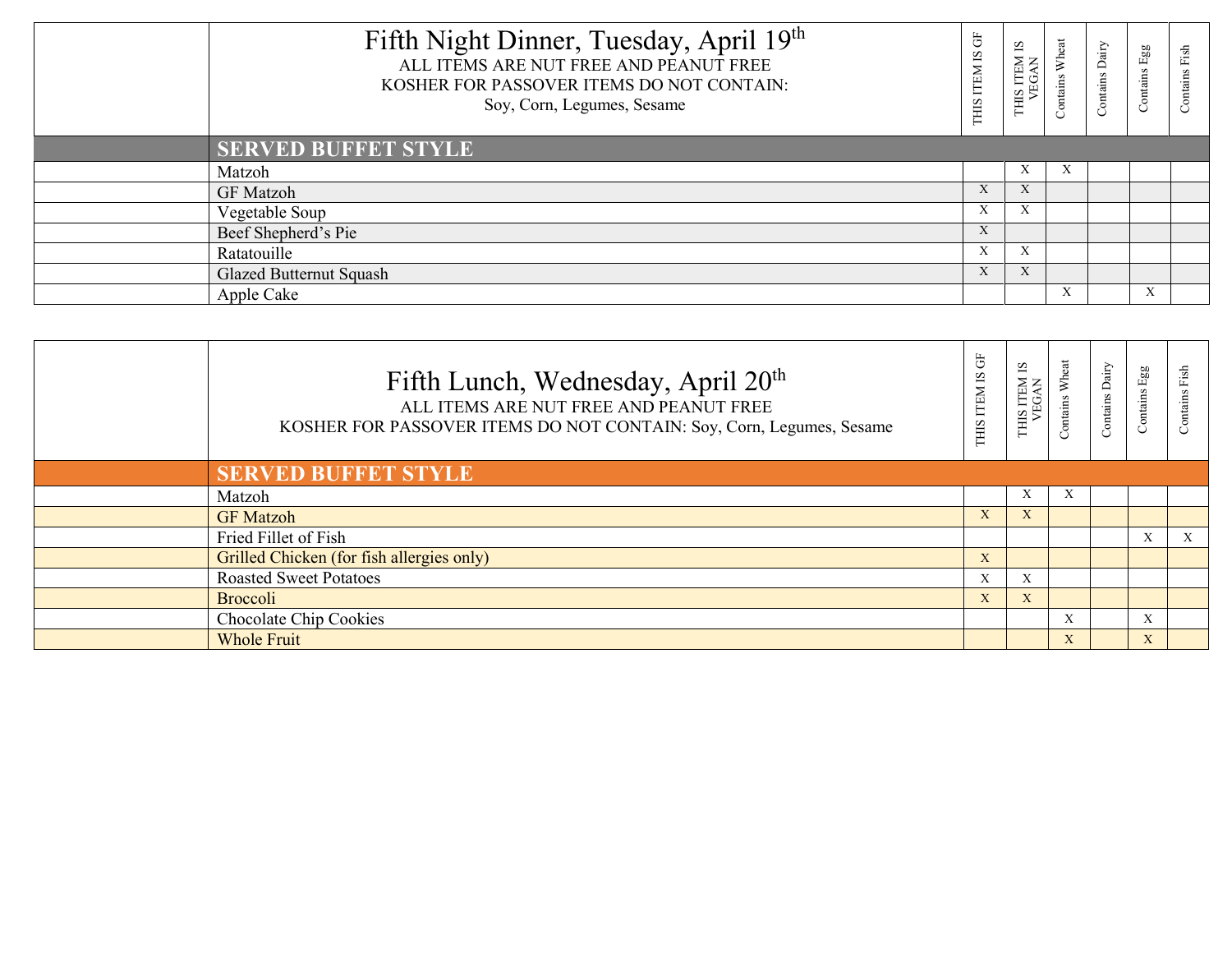| Sixth Night Dinner, Wednesday, April 20 <sup>th</sup><br>ALL ITEMS ARE NUT FREE AND PEANUT FREE<br>KOSHER FOR PASSOVER ITEMS DO NOT CONTAIN:<br>Soy, Corn, Legumes, Sesame | Ğ<br>$\overline{\mathbf{S}}$<br>THIS ITEM | 51<br>THIS ITEM<br>VEGAN             | Wheat | Contains Dairy | Egg<br>Contains | 문 |
|----------------------------------------------------------------------------------------------------------------------------------------------------------------------------|-------------------------------------------|--------------------------------------|-------|----------------|-----------------|---|
| <b>SERVED BUFFET STYLE</b>                                                                                                                                                 |                                           |                                      |       |                |                 |   |
| Matzoh                                                                                                                                                                     |                                           | $\mathbf{v}$<br>$\Lambda$            |       |                |                 |   |
| <b>GF</b> Matzoh                                                                                                                                                           | X                                         | $\overline{\mathbf{v}}$<br>$\Lambda$ |       |                |                 |   |
| Kale Salad                                                                                                                                                                 | X                                         | $\Lambda$                            |       |                |                 |   |
| Meatballs in Marinara                                                                                                                                                      |                                           |                                      |       |                | $\Lambda$       |   |
| Spaghetti Squash in Herbed Tomato Sauce                                                                                                                                    | $\mathbf{x}$<br>X.                        | $\mathbf{v}$<br>$\Lambda$            |       |                |                 |   |
| <b>Mashed Potatoes</b>                                                                                                                                                     | X                                         | $\mathbf{x}$<br>$\Lambda$            |       |                |                 |   |
| Chocolate Pudding                                                                                                                                                          | X                                         |                                      |       |                |                 |   |

| Sixth Lunch, Thursday, April 21st<br>ALL ITEMS ARE NUT FREE AND PEANUT FREE<br>KOSHER FOR PASSOVER ITEMS DO NOT CONTAIN:<br>Soy, Corn, Legumes, Sesame | $\overleftarrow{G}$<br>$\overline{S}$<br><b>ITEM</b><br>THIS: | 51<br>S ITEM<br>/EGAN<br><b>EHIT</b> | Wheat<br>ontains | <b>Alig</b><br>ontains | Egg<br>Contains | $\frac{1}{2}$<br>Contains |
|--------------------------------------------------------------------------------------------------------------------------------------------------------|---------------------------------------------------------------|--------------------------------------|------------------|------------------------|-----------------|---------------------------|
| <b>SERVED BUFFET STYLE</b>                                                                                                                             |                                                               |                                      |                  |                        |                 |                           |
| <b>Matzoh Crackers</b>                                                                                                                                 |                                                               | A                                    |                  |                        |                 |                           |
| Babaganoush                                                                                                                                            | X                                                             |                                      |                  |                        | $\mathbf{X}$    |                           |
| Israeli Salad                                                                                                                                          | X                                                             | A                                    |                  |                        |                 |                           |
| Shakshuka                                                                                                                                              | X                                                             |                                      |                  |                        |                 |                           |
| Potato Wedges                                                                                                                                          | X                                                             | $\mathbf{v}$<br>$\Lambda$            |                  |                        |                 |                           |
| Coffee Cake                                                                                                                                            |                                                               |                                      | $\lambda$        |                        | $\mathbf{X}$    |                           |
| Whole Fruit                                                                                                                                            | X                                                             | $\Lambda$                            |                  |                        |                 |                           |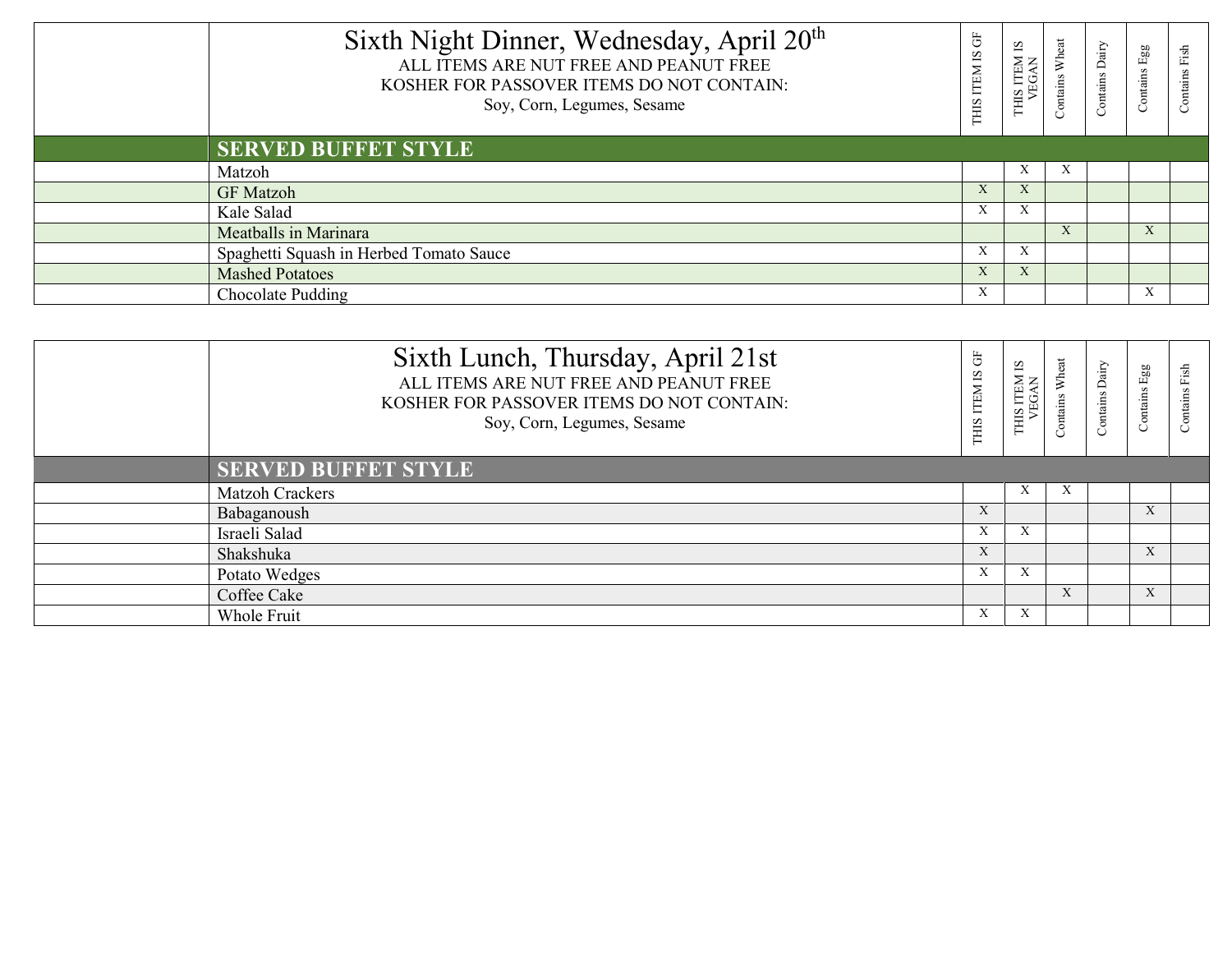| Seventh Night Dinner, Thursday, April 21st<br>ALL ITEMS ARE NUT FREE AND PEANUT FREE<br>KOSHER FOR PASSOVER ITEMS DO NOT CONTAIN: Soy, Corn, Legumes, Sesame | Ğ<br>$\overline{S}$<br>THIS ITEM | 51<br>THIS ITEN<br>VEGAI | eat<br>Contains | Contains Dairy | Egg<br>Contains 1 | $\frac{1}{2}$ |
|--------------------------------------------------------------------------------------------------------------------------------------------------------------|----------------------------------|--------------------------|-----------------|----------------|-------------------|---------------|
| <b>SERVED BUFFET STYLE</b>                                                                                                                                   |                                  |                          |                 |                |                   |               |
| Garden Salad with Balsamic Vinaigrette                                                                                                                       |                                  |                          |                 |                |                   |               |
| <b>Potato Rolls</b>                                                                                                                                          | X                                |                          |                 |                |                   |               |
| Cranberry Chicken Salad                                                                                                                                      | X                                |                          |                 |                |                   |               |
| Egg Salad                                                                                                                                                    | X                                |                          |                 |                | X                 |               |
| Potato Kugel                                                                                                                                                 |                                  |                          | X               |                | X                 |               |
| Zucchini Sticks                                                                                                                                              | X                                | $\mathbf{X}$             |                 |                |                   |               |
| <b>Assorted Cookie Platter</b>                                                                                                                               |                                  |                          | X               |                |                   |               |

| Seventh Lunch, Friday, April 22nd<br>ALL ITEMS ARE NUT FREE AND PEANUT FREE<br>KOSHER FOR PASSOVER ITEMS DO NOT CONTAIN:<br>Soy, Corn, Legumes, Sesame | Ğ<br>$\overline{\text{S}}$<br>THIS ITEM | Ω<br>IS ITEM<br>VEGAN<br><b>SIHL</b> | ā<br><b>Contains</b> | Dairy<br>Contains | Egg<br>Contains | Fish<br>Contains |
|--------------------------------------------------------------------------------------------------------------------------------------------------------|-----------------------------------------|--------------------------------------|----------------------|-------------------|-----------------|------------------|
| <b>SERVED BUFFET STYLE</b>                                                                                                                             |                                         |                                      |                      |                   |                 |                  |
| Matzoh                                                                                                                                                 |                                         | $\lambda$                            |                      |                   |                 |                  |
| <b>GF</b> Matzoh                                                                                                                                       | X                                       | $\Lambda$                            |                      |                   |                 |                  |
| Caesar Salad with KFP Croutons                                                                                                                         | $\mathbf{v}$<br>A                       |                                      |                      |                   | $\mathbf{A}$    |                  |
| <b>Eggplant Parmesan</b>                                                                                                                               |                                         |                                      |                      | $\mathbf{X}$      |                 |                  |
| <b>Roasted Cauliflower</b>                                                                                                                             | X                                       | $\lambda$                            |                      |                   |                 |                  |
| <b>Frosted Brownies</b>                                                                                                                                |                                         |                                      |                      |                   | X               |                  |
| Whole Fruit                                                                                                                                            | A                                       |                                      |                      |                   |                 |                  |